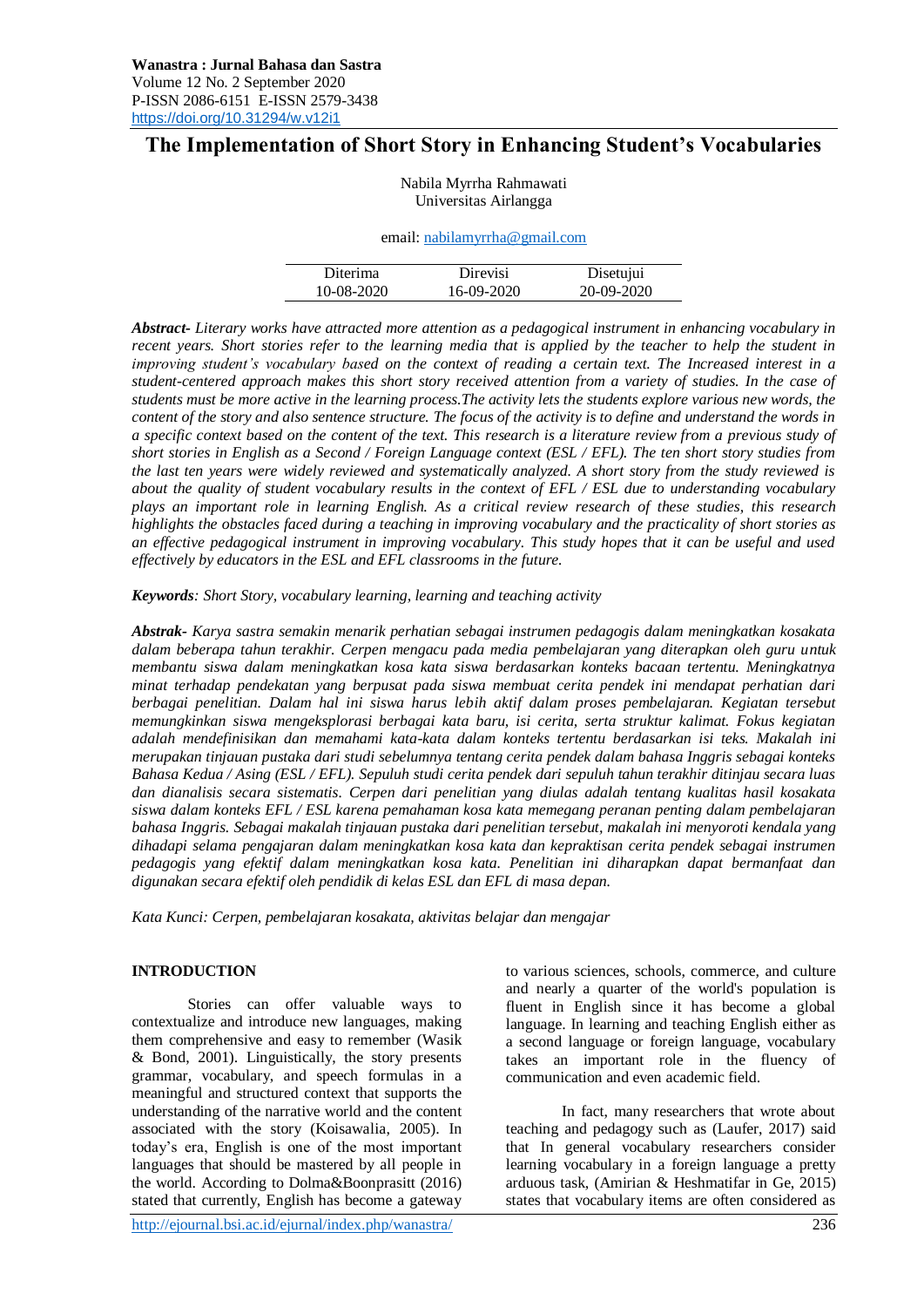the "building blocks" of a language. Without knowledge of a number of vocabulary words in the target language, students cannot effectively learn to listen, speak, read, or write in that language (Nation in Ge, 2015). Dealing with that, no wonder that tutors or teachers always try to find out an effective way of enhancing student's vocabularies. Traditionally, word study is taught in a monotonous way. The teacher asks the students to memorize some list of words in the textbook, and let them find out the meaning through the dictionary. But it seems that asking students to do that way can not be said as the best way of learning vocabulary.

Other than dictionaries, the short story has been considered in recent years as a learning media to improve student's vocabularies. Utilizing short stories in the EFL classroom introducing students to different opportunities for educational, intellectual, cultural and linguistic development. Short stories are considered as one of the literary genres that can be used in EFL classrooms to improve language skills, motivate students, and increase their cultural awareness and tolerance. (Abuzahra&Farrah, 2016). By using short stories, EFL teachers have the advantage of teaching vocabulary through context. Teaching vocabulary through context means looking for clues in sentences that might tell the reader something about the meaning of the word in question. (Al-Dersi, 2013). In the teaching and learning process, the student is not just knowing the meaning of the word but he/she will have more opportunity to understand the meaning of the word based on the written context.

Despite the fact that a short story has been implemented in the ESL or EFL classroom, there have been few negative perspectives toward the use of short stories as a pedagogical instrument in the classroom. As there has been a lack of studies on the obstacles that are faced by students in learning vocabulary and why they feel that learning English is difficult. Several studies have clarified the positive contribution of the short story in developing language learning. A student's level of vocabulary knowledge has been shown to be an important predictor of fluency in language ability such as reading comprehension, speaking skills, etc. Thus, this research will critically review the journal selected by highlighting the obstacles during a teaching in improving vocabulary and the practicality of short story as an effective pedagogical instrument in improving vocabulary.

The summary of previous studies is divided into two parts. The first part explores the definition of short story and vocabulary whereas the second part explores the advantages of using short story in the ESL and EFL classroom.

### **A. The Definition of Short Story and Vocabulary**

Language is a very important tool for human beings in order to create a good communication in everyday life. Besides the variety of mother tongue that is owned by different people in the world, English take an important role to be communicated either as a second language, foreign language or specific purposes. According to Reddy (2016) said that English plays an important role in daily life. Along with the development of an increasingly modern era, English has a very large use in several sectors of work. in the business field, English is widely used by the international business community. In Education, English plays an important role in higher education and special training. In the field of employment, English proficiency is one of the requirements given to job applicants by the company. it can be said that foreign language skills can bring someone to a good job and a good salary. in the field of global information, English is very important to be able to access more easily all information through various online media platforms.

The ability in learning English is divided into several parts such as, speaking, reading, writing and listening. Those aspects are connected to each other in the learning process. Thus, students or learners can considered as they are having a good skill in English when they hold proficiency in those aspects. In this case, vocabulary is a basic part that needs to pay more attention before going further to the next level of learning. In line with Parvareshbar (2016) stated that vocabulary is the basis of language teaching and learning. without vocabulary wealth, students will have difficulty developing other skills successfully. this is because vocabulary knowledge is the main science used in all thoughts and feelings to be expressed and conveyed through language media. According to Al-Dersi ( 2013) based on knowledge of words, vocabulary can be categorized into 2, namely receptive and productive. Receptive vocabulary includes words that we recognize when we hear or see them (listening & reading). Whereas productive vocabulary are words that generally used during speaking or writting (speak & write).

However, teaching vocabulary improvement involves extra effort than teaching the definition of technical or unfamiliar words in texts. In this study, the acquisition of receptive vocabulary is the appropriate one when it deals with a short story. Learning vocabulary by using a short story is related to either reading a short story or listening to the story. Thus, a short story could be utilized in order to teach and motivate students in enhancing their vocabularies. This is because short story ideas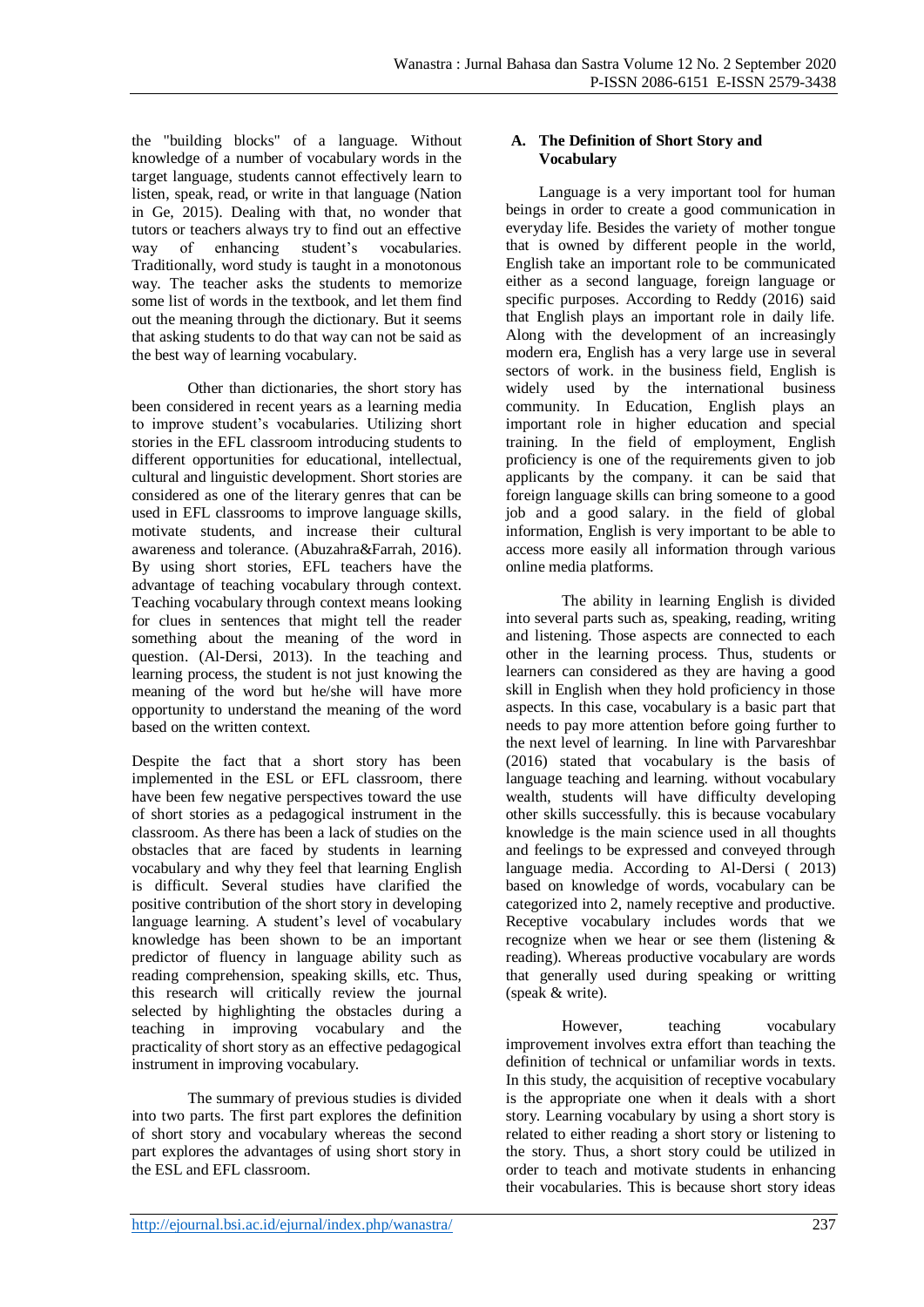are the most suitable literary genre to be used in teaching English because they are short and are indicated as a genre that is less feared and the second most enjoyable (43%, this novel is most enjoyed by 44%) because short stories are easy to resolved and can definitely be understood (Umsugi, Hanapi &Handayani, 2018). In learning foreign languages, short stories are a rich resource for literacy and provide an abundance of linguistic resources for students that can be used in learning activities (Damayanti, 2017). In line with Rodriguez (2017) states that for many years, literature has been used to teach foreign languages because of its benefits in terms of language content and use. This has been considered the best way to get vocabulary.

### **B. The Advantages of Using Short Stories in EFL and ESL Classroom**

A short story can be used as a supported or alternative of the pedagogical instrument in teaching vocabulary. As it has been discussed that short stories can help students achieving better Improvement in vocabulary. Thus, by enriching and mastering a number of vocabularies, it can help them to improve other skills such as speaking, reading, writing and listening. As the basic knowledge in learning language, some of the studies of the reviewed literature reported some advantages of using short stories in ESL and EFL classes, this part of the literature review states those benefits in terms of the following:

## Enhancing the Quality of Learning

Short stories open up opportunities for students to read intensively and extensively. Giving a reading assignment by asking students to work on a story in a short amount of time without a dictionary will significantly increase their reading speed. It can also train students to guess the meaning in the reading text. (Zeraatkar&Hadipanah, 2013). According to Povey in Pardede (2011) states that it contains concrete examples of grammatical structures and vocabulary items, literary texts increase students' awareness of various target languages and increase their competence in all language skills. Other writers such as Dolma & Boonprasitt (2016) say that stories can be a tool to hone the vocabulary skills of EFL students. This is because the vocabulary provided can facilitate EFL teachers to help improve their speaking and writing skills. In addition, the use of short stories is a good approach to attract EFL students. Thus, students can learn more about cultural and moral values that have direct relevance to their daily lives.

Another advantage of using short stories is cultural content in storytelling. Cultural content refers to the way language and culture are interrelated including the number of cultural knowledge needed to understand the meaning to be used in an activity (Meyer in Parvareshbar, 2016). EFL learners must learn words in the context of the story to understand its meaning. This can happen with the use of short stories chosen by EFL teachers. Al-Dersi (2013) states that Reading short stories not only offers the opportunity to review the words learned but also to understand and use them in reallife communication that guarantees longer retention. Umsugi, Hanapi & Handayani (2018) said that short stories have several advantages over non-literary texts. In some pre-reading activities, there are a number of things that can be applied well to short stories such as discussion of topics and narrative structure where they are very useful in facilitating the reader top-down process. In the teaching and learning process, Krishna & Sandhiya (2015) says that short stories are available for all levels from beginners to advanced learners, as well as for all ages from young students to adult.

## **RESEARCH METHODOLOGY**

This study uses a descriptive review of several journal articles. In doing descriptive reviews, the writer follows a systematic procedure, including searching, screening and classifying studies (Pettersen, Vakkalanka&Kuzniarz, 2015). This research is focused on journals that consider English as a Second Language (ESL) and English as a Foreign Language (EFL) context. The critical review focuses on 10 comprehensive journals. Additionally, these journals were selected on the basis of the year of publication as the authors of this research targeted journals from 2011 onwards as there was a limited number of recent studies that were available. As the research focuses on the ESL and EFL context of vocabulary improvement that utilizes the short story, these journals are from countries such as Columbia, India, Indonesia, Thailand, China, Iran, Palestine, and Iran

The majority of the numbers of journals are from Iran which is 2. It is followed by the number of journals from Indonesia which is 2. The remaining journals collected were from India, Palestine, Uzbekistan, Thailand, Columbia, and China was one journal respectively. As for the number of participants in the respective 10 journals reviewed, the number of participants varied. The number of participants ranged in the samples ranged from small to large numbers. The proficiency level of the participants from these respective journals is varied. The majority of articles were represented by participants started from beginner to advanced levels in English.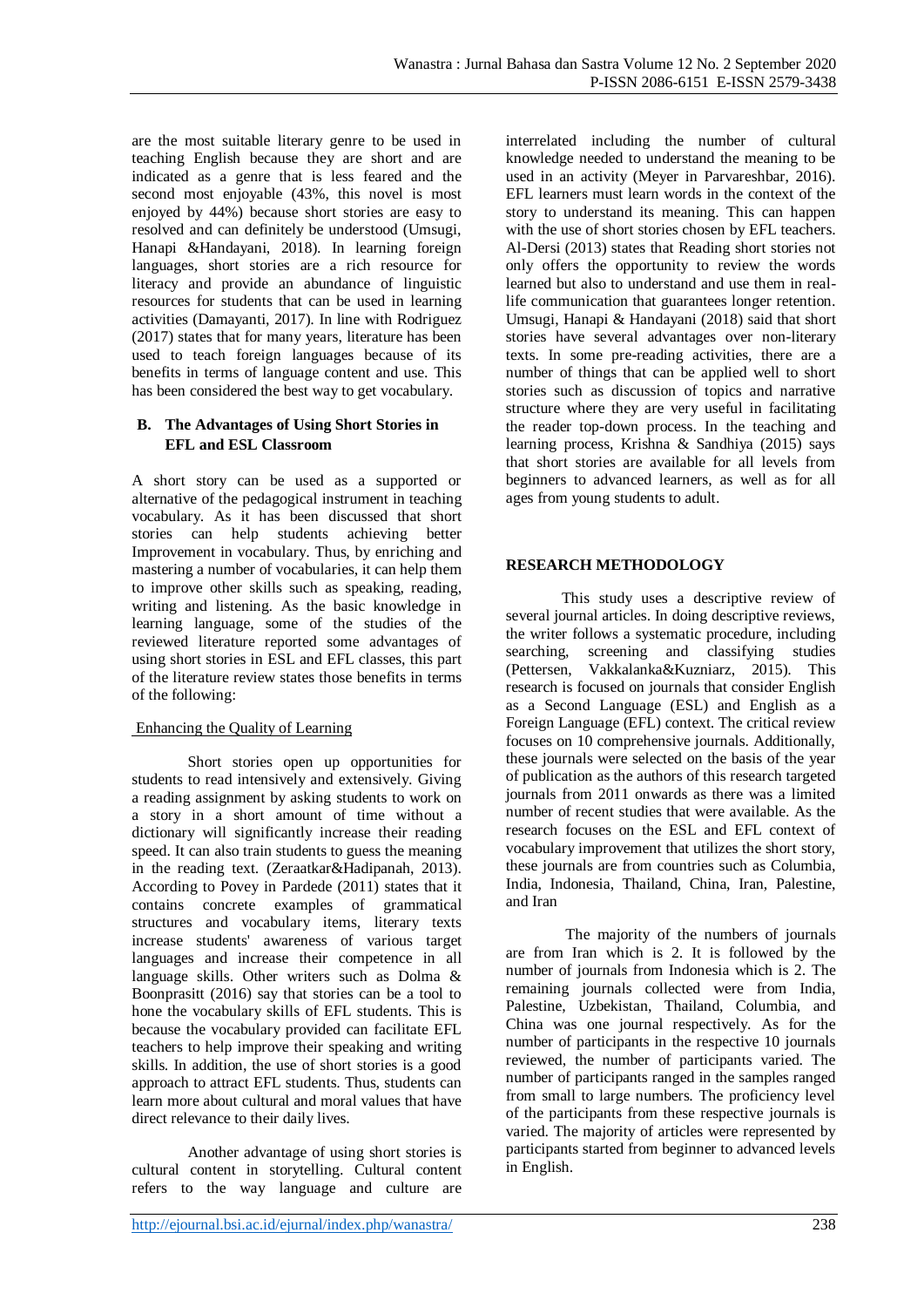#### **FINDING AND RESULTS**

This research clarifies two aspects of short story. The first aspect clarifies the obstacles that faced by students in learning vocabulary. The second part clarifies the practicality in using short story as the effective pedagogical instrument to improve vocabulary.

### **1. The Obstacles in improving Vocabulary**

The implementation of the short story in teaching and learning vocabulary has been conducted and experimented through several studies. In learning vocabulary, the student often faces difficulty in enhancing the number of vocabulary. The phenomenon reported that Many of the students got a problem in improving their English skills because of the lack of vocabulary. The notion is that the way students in gaining the vocabulary only by knowing the meaning of each word through the dictionary. According to Allen in Ajideh, Zohrabi & Nouazad (2014) identified three reasons why strategies that focus on word definitions are ineffective: (1) a word can have many definitions and meanings depending on the geographical location where a person lives, (2)) a word can have definitions that may not be correct in certain contexts, and (3) word definitions often lack sufficient information for students to use them correctly.

Some of the causes why students lack vocabulary is just because of the poor of reading habit, poor of motivation and role modeling by parents and teachers and do not spend much time in the library (Dolma & Boonprasitt, 2016). Considering that vocabulary as an important part in learning English, Harmer In Parvareshbar (2016) overemphasizes the importance of acquiring vocabulary and states that very little can be expressed without grammar, while without vocabulary nothing can be conveyed. Thus, it should be better to introduce new vocabulary earlier to the students. Learning vocabulary based on written text is different from the spoken text. The limitedness of student's ability in mastering the standard number of vocabularies is also one of the obstacles in learning vocabulary. This is in line with Nation in Laufer (2017) stated that receptive knowledge of 8,000– 9,000-word families are needed to comprehend authentic written texts in English, and knowledge of 6,000–7,000 families for dealing with spoken texts.

Specifically, in teaching vocabulary for the young learner, several obstacles also faced by the teacher such as young learners forget something easily, they get bored easily when they feel that text is not interested, the students who are low proficiency will get difficulty in guessing the meaning from text. In this case, no wonder that

teachers and many researchers have been searching for an effective method to make student's knowledge of vocabulary be better. Finding an interesting strategy and interesting narrative text should be considered in order to attract student's attention during the learning process.

### **2. Practicality in Using Short Story as the Effective Pedagogical Instrument**

The short story is implemented in teaching vocabulary because it is considered as a good instrument to give students broad knowledge in understanding a word based on context. Teaching a vocabulary based on context is rather difficult than directly ask the students to find out the meaning through a dictionary. Practically, a teacher should choose an appropriate text that corresponds to the proficiency level of learners, whether it is beginner, intermediate or advanced (eren, 2004, pardede, 2011, Rodriguez, 2017). Dealing with the length of the text, Hill in Pardede (2011) points out three basic criteria for text selection: (1) students' needs and abilities; (2) linguistic level and text style; (3) the number of background information neededin relation to actual material. The methods used in teaching vocabulary are diverse, such as Bakhodiruvna (2015) said that one of the most effective methods for helping students learn new vocabulary words is to teach unfamiliar words used in the text before the reading experience. The teacher must preview the reading material to determine which words are unknown. Then these words must be defined and discussed. It is important for the teacher to not only tell students what the word means but also to discuss its meaning.

According to Sandhya & Krishna (2015) clarifying that Listening and Reading short stories motivate students not only to develop their reading skills but also their imaginative skills. It further enhances student vocabulary by changing words from one form to another, for example, changing words from verbs to nouns, nouns to adjectives and verbs to verbs. On the other hand, Sunemo in Ajideh (2014) concluded that summarizing short stories leads to effective use of mental skills and to improve memory as well as understanding. It also helps students to read and understand, to distinguish important ideas, and to express information using their own words. Another practice is that After selecting text, the teacher has to create activities to help students understand the text. Short stories to be studied must be given to students beforehand. This is because when reading text for the first time, students focus on structural meaning. "Understanding the structural meaning is a prerequisite for penetrating any text (eren, 2004).

To measure the effectiveness of a short story, many studies conducted a pretest and posttest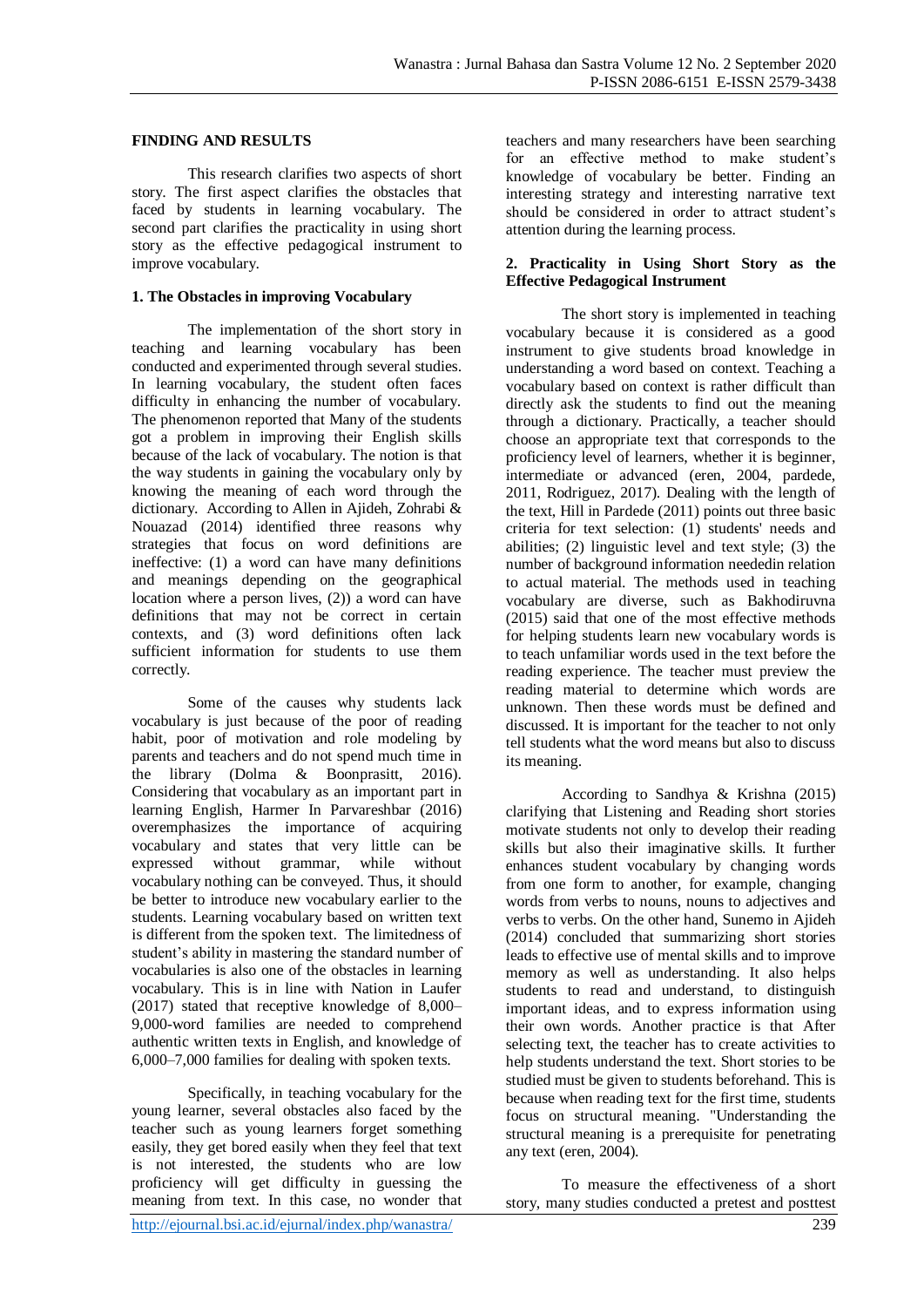to the number of participants in ESL or EFL classrooms in order to know the improvement of student's knowledge. After conducting a post-test, showing that the acquisition of vocabulary and expressions strengthens students' communication skills, and this makes them feel more confident, especially during oral interventions (Rodriguez, 2017). In line with Hirsh & Nation in Parvareshbar (2016) also stressed that most of the simplified short story series will have an impact on the development of L2 student vocabulary acquisition. Therefore, there is a need for more short stories that 'bridge' the gap between monotonous reading and vocabulary learning.

## **CONCLUSION**

Based on the explanation above it can be concluded that the short story gives many positive impacts on student's knowledge in the language field. Focusing on the improvement of vocabularies. it shows a good impact on the other student's language skills as well. The enrichment of vocabularies helps students to be able to communicate easily and fluently, to be more understanding in reading a certain text, to be able to write with the various words they known and also to adjust them to understand a story based on listening context. Selecting a story based on student interest has become a challenge for the teacher in order to anticipate the student's boredom during the learning process. The short story has been considered as an effective literary work to teach language skills because the content of the text provides a student the opportunity to explore various words that definitely easy to understand. Besides, it also lets the student know about the structure of the sentences and also adjusts students to understand the variety of vocabularies based on the context.

Despite the many advantages that have been clarified by several studies, it suggested further research to do an experiment based on the level of student proficiency. to measure the effectiveness of the short story, it will be better if the teaching process classified the student whether they are in the level of beginner, intermediate or advanced level. Besides, it also makes the teacher easy to select a text-based on their level of ability and fluency.

### **REFERENCESS**

Abuzahra, N & Farrah, M. (2016). Using Short Stories in the EFL Classroom. *IUG Journal of Humanities Research-IUGJHR.* Vol 24, No 1. 11-24. 10.12816/0023933.

- Al-Dersi, Z. E. (2013). The Use of Short-Stories for Developing Vocabulary of EFL Learners. *International Refereed & Indexed Journal of English Language & Translation Studies,*  Vol 1 (Issue 1)
- Bakhodiruvna, A. M. (2015). Evectiveness of Teaching Vocabulary Through Short Stories. *International Scientific and*   $Practical$  *Conference SCIENCE"*, No 1(1)
- Damayanti, I. L. (2017). From Story Telling to Story Writting, The Implementation of Reading To Learn (R2L) Pedagogy ToTeach English As A Foreign Language In Indonesia. *Indonesian Journal of Applied Linguistic,* Volume 6 No2, 229-242.
- Eren, Z. (2004). The use of short-story in teaching English to the students of public high schools. *H.Ü. Egitim Fakültesi Dergisi.* 26, 41-47*.*
- Zeraatkar, F & Hadipanah, M. (2013). The Effects of Short Story on Junior High School EFL Learners' Reading Skills in Birjand. *International Journal of Foreign Language Teaching,* 1 (1), 1-9.
- Ge, Z.-G. (2015). Enhancing Vocabulary Retention by Embedding L2 Target Words in L1 Stories: An Experiment with Chinese Adult e-Learners. *Educational Technology & Society,* 18 (3), 254-265.
- Hassan, S & Mahkameh, A. (2013). The Effect of Storytelling on Children's Learning English Vocabulary: A Case in Iran. *International Research Journal of Applied and Basic Sciences,* Vol 5 (1), 104-113.
- Lasaiba, D. (2015).The Effectiveness of Using Short Stories In English Teaching for PAI Learners of IAIN Ambon On Leraner's Perception. *Jurnal Fikratuna,* Volume 7 Nomor 2.
- Krishna, M .T & Sandhya,K. (2015).The Impact of Short Stories on Teaching of English. *Veda's Journal of English Language and Literature- JOELL,* 2(4), 58-62*.*
- Pardede, P. (2011). Using Short Stories to Teach Language Skills". *Journal of English Teaching,* Volume 1 Number 1, 14-27.
- Parvareshbar, F. (2016).The Effect of Using Short Stories on Vocabulary Learning of Iranian EFL Learners. *Theory and Practice in*